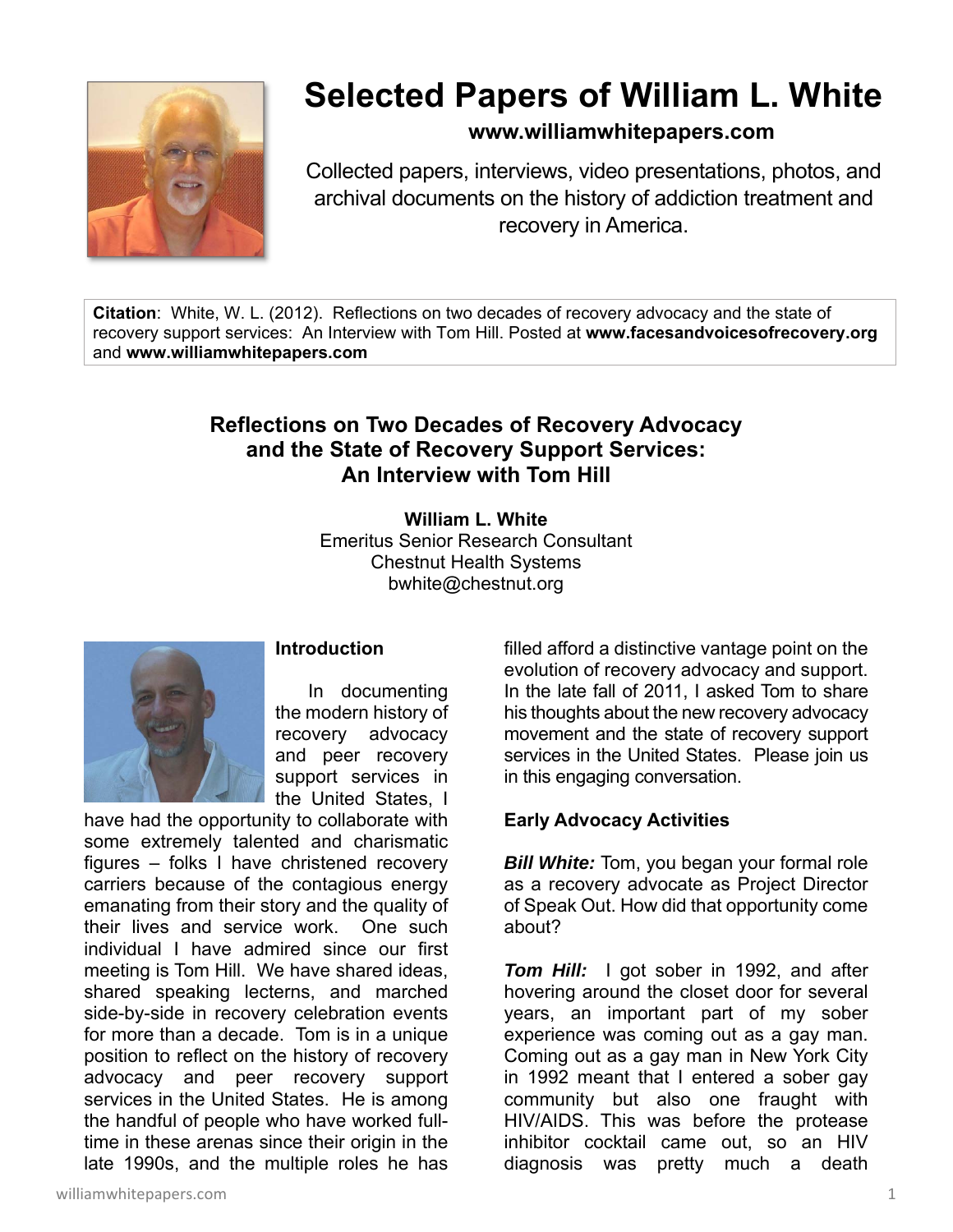sentence. The community was very mobilized, and part of my coming out and being sober was joining an activist community centered around groups like ACT UP.

 Through that process, I became engaged in community organizing and activism, and that led me to go back to graduate school to study community organizing in a social work program at Hunter College. My life changed dramatically in terms of my career. I'd previously been an artist, and in early recovery, I was learning and growing in all kinds of new ways. When I was in graduate school, one of my internships was with the public policy department at the LGBT Community Center. After graduating, I got a job running an LGBT Senior Center in Queens, and Barbara Warren, who worked at the Center in New York, asked me if I wanted to work for this new program that the center had gotten a federal grant for called the Recovery Community Support Program (RCSP). This was an opportunity to blend my recovery with my activist spirit and do it in a way that felt really whole and healing. It was a really wonderful opportunity. That's how I ended up back at the Center working full-time and starting the RCSP program we called "Speak Out: LGBT Voices for Recovery."

*Bill White:* What do you think were some of the most important accomplishments of your work at Speak Out?

*Tom Hill:* I think first and foremost was confronting this multiple stigma. It wasn't just the stigma of addiction and even recovery; it was the stigma of being queer, of being lesbian, gay, bisexual, or transgendered. It was this double and often triple stigma because we had people of color, people of criminal justice experience, and people who were HIV+ as well. People were facing compounded stigma. We formulated the idea of coming out as queer citizens and coming out as people in recovery. That was a huge thing for people who were used to hiding so many facets of their lives. The whole idea of coming out across the board and being very open about who we were was a tremendous accomplishment. Also, from

the very beginning, we were really dedicated to being inclusive, as we represented many facets of queer life, age groups, and addiction and recovery experiences. We didn't just limit it to drugs, so anybody who felt like they were in recovery from any kind of addiction was welcome to that group. So from the beginning, the inclusive aspect had a healing as well as an activist spirit.

**Bill White:** Has the visibility of recovery within LGBT communities increased since this early work?

*Tom Hill:* We've certainly come a long, long way, but recovery is a very complicated thing in the LGBT community. There's been a very strong 40-year history of visible LGBT 12 step meetings so in any major urban area, there's usually a very strong LGBT AA or NA presence. But the LGBT recovery community is still very separate – and often a hidden reality – from the larger LGBT community. There is still a large bar and club culture in LGBT communities, and those folks usually don't spend a lot of time talking about recovery.

*Bill White:* There's such a deep tradition of political advocacy within LGBT communities. Are there lessons learned within that advocacy tradition that are relevant to the recovery advocacy movement?

*Tom Hill:* When the AIDS epidemic hit the gay community in the very early 1980s, it followed on the heels of a decade of strong political advocacy and community volunteerism in the 1970s. Those advocacy efforts had produced two critical pieces of infrastructure for the AIDS movement: the lesbian feminist health movement that focused on women-centered health care and STD clinics that served primarily gay men. So when the AIDS epidemic hit, this preexisting infrastructure helped us to begin mobilizing resources to take care of our own. When the response to AIDS from the government and the larger community was pitifully inadequate and often hostile, there was an alternative medical and volunteer infrastructure that was able to mount a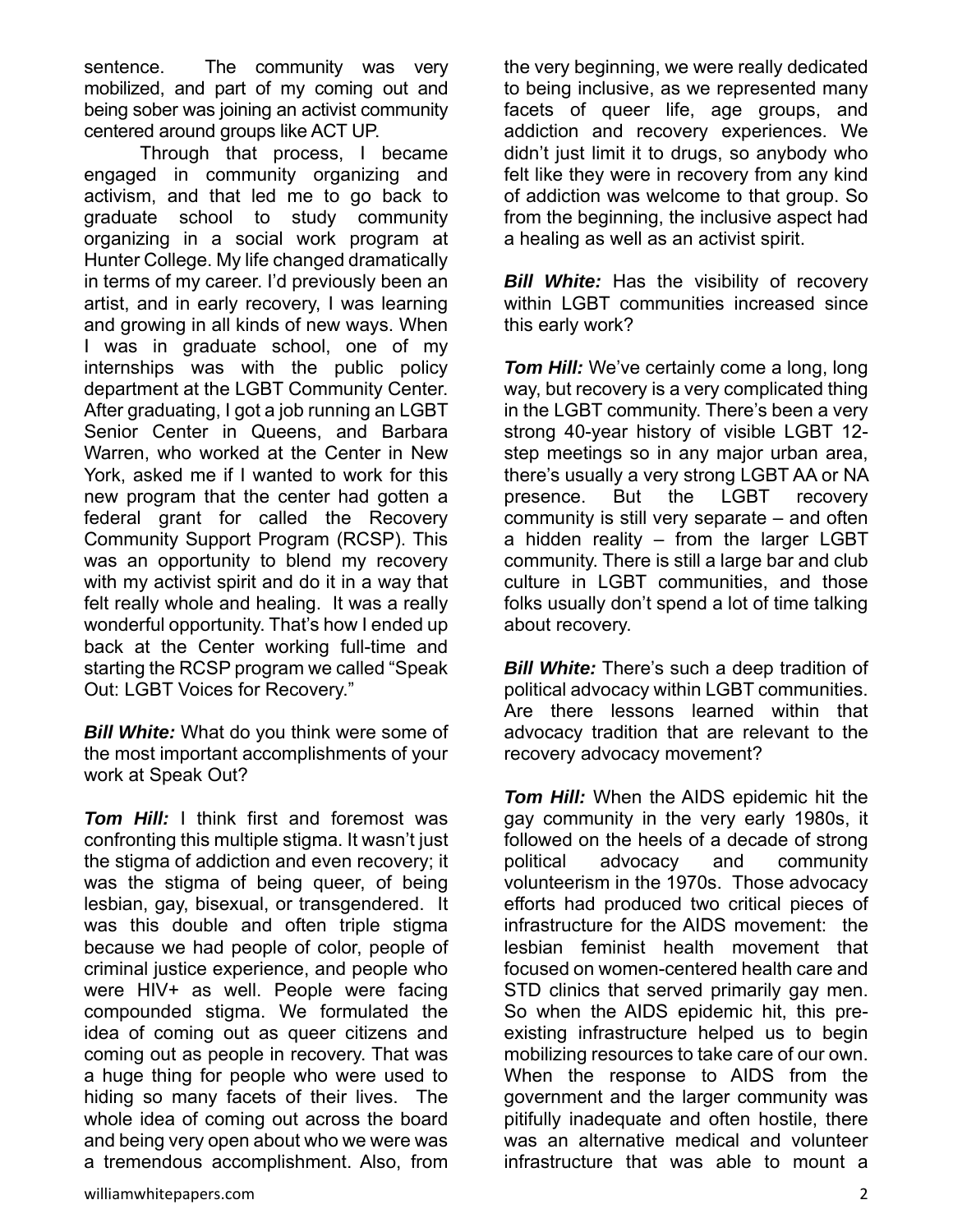response to this public health epidemic. At the same time, activist groups formed to put pressure on the government and pharmaceutical companies to respond.

*Bill White:* It seems like there were broader organizing principles from the LGBT advocacy movement that you were able to integrate into your work at Speak Out – principles such as inclusiveness.

*Tom Hill:* When I was first involved with recovery advocacy, the movement was mostly older, middle-aged white guys in AA, and then it grew outward from that core. I had seen that happen in the LGBT community, originally called the gay community, then the lesbian and gay community, and then the lesbian, gay, bisexual, and transgender community as we kept broadening it to encompass people's experience and identities, to be inclusive. There were important lessons I took from this about the tension that comes from moving toward inclusiveness. How to work with and lift up the experiences of the most marginalized was often a point of discussion. How do you add experiences of people of color? How do you add the experiences of women? How do you do all that authentically while you're building a movement and do it through a consensus process? I've seen this same struggle in the 12-13 years of working with the recovery advocacy movement. The folks that show up now look very different than they did in 1998, which is really a great change.

**Bill White:** Speak Out was among the first CSAT RCSP grantees, and I'm wondering if you could describe what it was like when those early recovery advocates came together through the RCSP.

**Tom Hill:** You first have to understand how green we were starting out. When I first got the job, Barbara Warren told me on my first day, "Cathy Nugent wants to talk to you because you have to speak at the NADAAC conference." And I was like, okay, well, "Who's Cathy Nugent and what's NADAAC?" I was quite nervous about the

whole thing. I called Cathy about 7 times and hung up every time. And then when I talked to her, she was just the nicest person in the world and said she wanted me to speak on this panel about community organizing at the NADAAC conference. I'd never been to treatment, I didn't have health insurance, and I didn't know anything about any of that stuff. I spoke on this panel with Bob Savage and William Cope Moyers, and I didn't know who they were. I just talked about coming out and visibility. I talked about the lessons I had learned as a member of the LGBT community and how they might apply to recovery advocacy, as well as how coming out had to be one of the first items on a community organizing agenda.

 A few months later, we went down to DC for the RCSP meeting, and there were 19 grantees. I met people like Bev Haberle, Bob Savage, Phil Valentine, Don Coyhis, Joe Powell, and Donna Dmitrovich. I don't think many of us knew what we were doing at that point, but the atmosphere was just crackling with possibilities. I had been working in a vacuum for a number of months, trying to put something together and not really knowing how best to do it. I took comfort that everybody else was in the same boat, but then we started sharing information with one another. "Well, this didn't work here, what could I do?" "This is what worked for me." It was like going to meetings – the kind of sharing that happens from people who were trying to figure out how to stay sober. I had this feeling deep in my gut that this was the exact right thing to be doing and that this was really something that was going to gain traction. It was one of the most exciting periods of my life. These meetings were so important for me because I otherwise felt that I was leading in isolation. On really difficult days, I'd think: "Why am I doing this? I have no idea what I am doing." And I would pick up the phone and call one of the other RCSP leaders for encouragement or commiseration. And that helped me so much.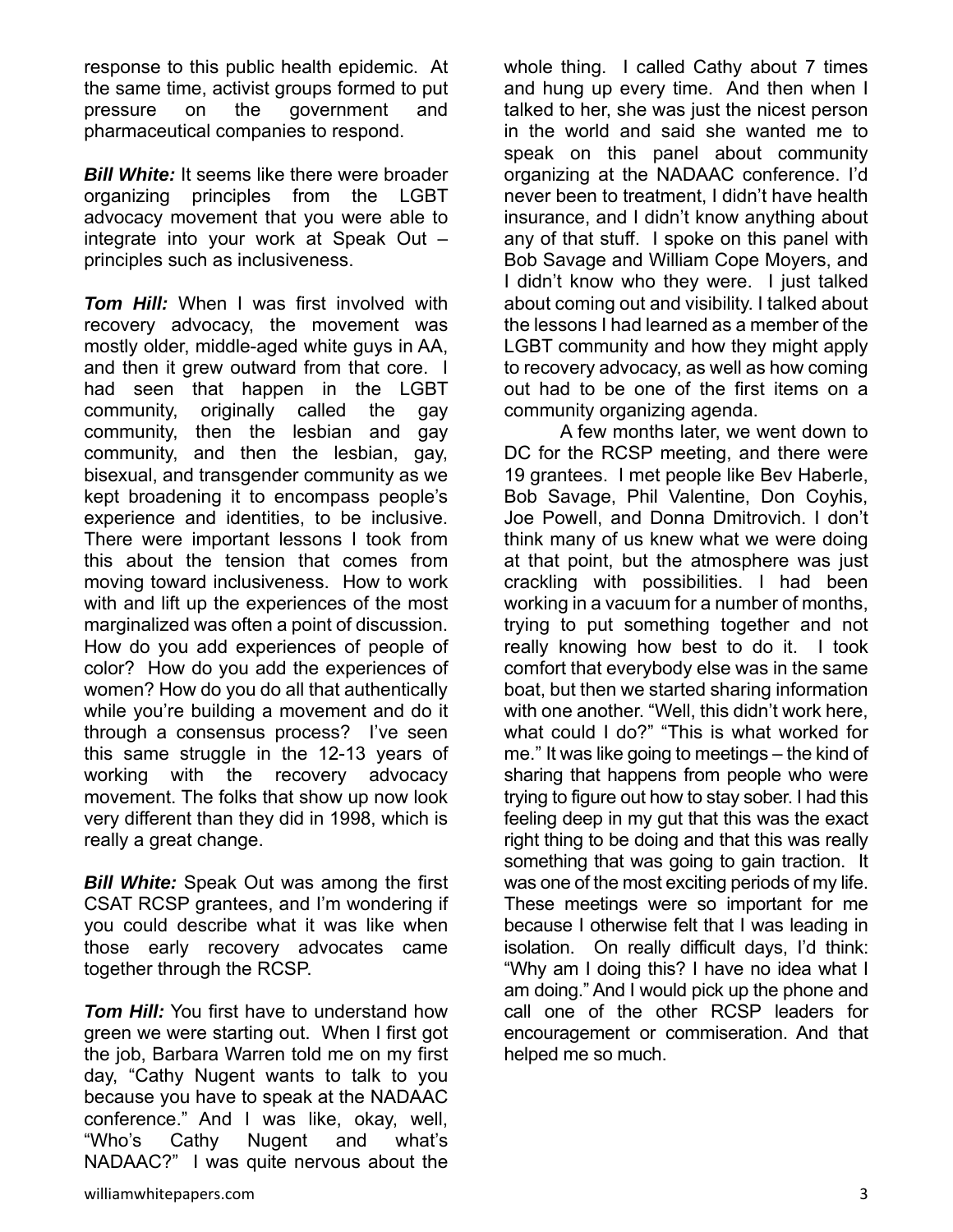*Bill White:* A lot of us cite the 2001 Recovery Summit in St. Paul as the detonation point of the new recovery advocacy movement and the launch of Faces and Voices of Recovery. How important do you think RCSP was in really setting the stage for the Summit?

*Tom Hill:* Before the Summit, one of the things that we talked about when we came together for RCSP grantee meetings was about a national movement. Many of us asked CSAT (Center for Substance Abuse Treatment) if we could have time and space at the end of one of our RCSP meetings to discuss this. At one point, we had a facilitator come in, and there was a lot of initial discussion about how a national movement could be launched. These discussions coincided with planning for the Summit in St. Paul. When we were all at the Summit, these discussions came to life. Jeff Blodgett and William Cope Moyers were key organizers of that meeting, but we all had representatives there. RCSP was pretty instrumental in shaping the Summit. Our focus at that point was more on recovery advocacy than recovery support. At the Summit, RAP (Recovery Association Project), an RCSP grantee from Portland, Oregon, did a whole track on community organizing using their experience with the Alinsky method of community organizing. That was very instrumental in shifting people's ideas at that summit toward this vision of recovery community mobilization.

# **An Evolving Movement**

*Bill White:* Shortly after the Summit, the RCSP program shifted from a focus on recovery advocacy towards peer recovery support services. What do you feel was the historical significance of that shift?

*Tom Hill:* Right before the Summit, June Gertig hired me to work on providing technical assistance to the RCSP grantees on recovery advocacy. I moved from New York to DC. Within 6 months at my new job, I was informed that the RCSP was changing from advocacy to peer services. I felt like the

wind had been taken out of my sails and was not sure how this was all going to work out.

 Originally, the RCSP was set up as a way to mobilize people in recovery to advocate for more treatment dollars. When we were starting up our grants, many of us found that people in recovery were not interested in that. Many talked about the lack of community supports – besides 12-step groups – that would help them get back on their feet in recovery. So, we started organizing around the lack of supports in the community that went beyond mutual aid that could help nurture recovery after treatment (or in place of it for some). So June Gertig and I looked at all different kinds of peer programs in HIV and mental health to see what peer recovery supports might look like in addiction recovery, and I got excited about some of the possibilities. We had to do a lot of research before we unfolded it to the existing and to the second round of RCSP grantees that were awarded in 2001. First we had to inform them that they had to shift their programs from advocacy to peer services, which was not greeted warmly by many of the grantees. When that roar settled down, we offered them guidance on how they could start putting this new model in place. It was initially fraught with a lot of frustration and challenges before we began to fully discover the opportunities.

 A key milestone was a miniconference we put together in 2004. We did a series of them around the country in place of the annual conference in DC. We did one in El Paso with the Recovery Alliance as host – they were one of the recovery community centers. We also highlighted Diane Potvin from CCAR, who had just opened up their first recovery center. Barbara Warren talked about the LGBT community center, and she helped incubate the whole idea of what a recovery community center might look like and how such centers could be developed in local communities. Directly following that meeting, there was a tremendous energy all over the country to start up recovery community centers.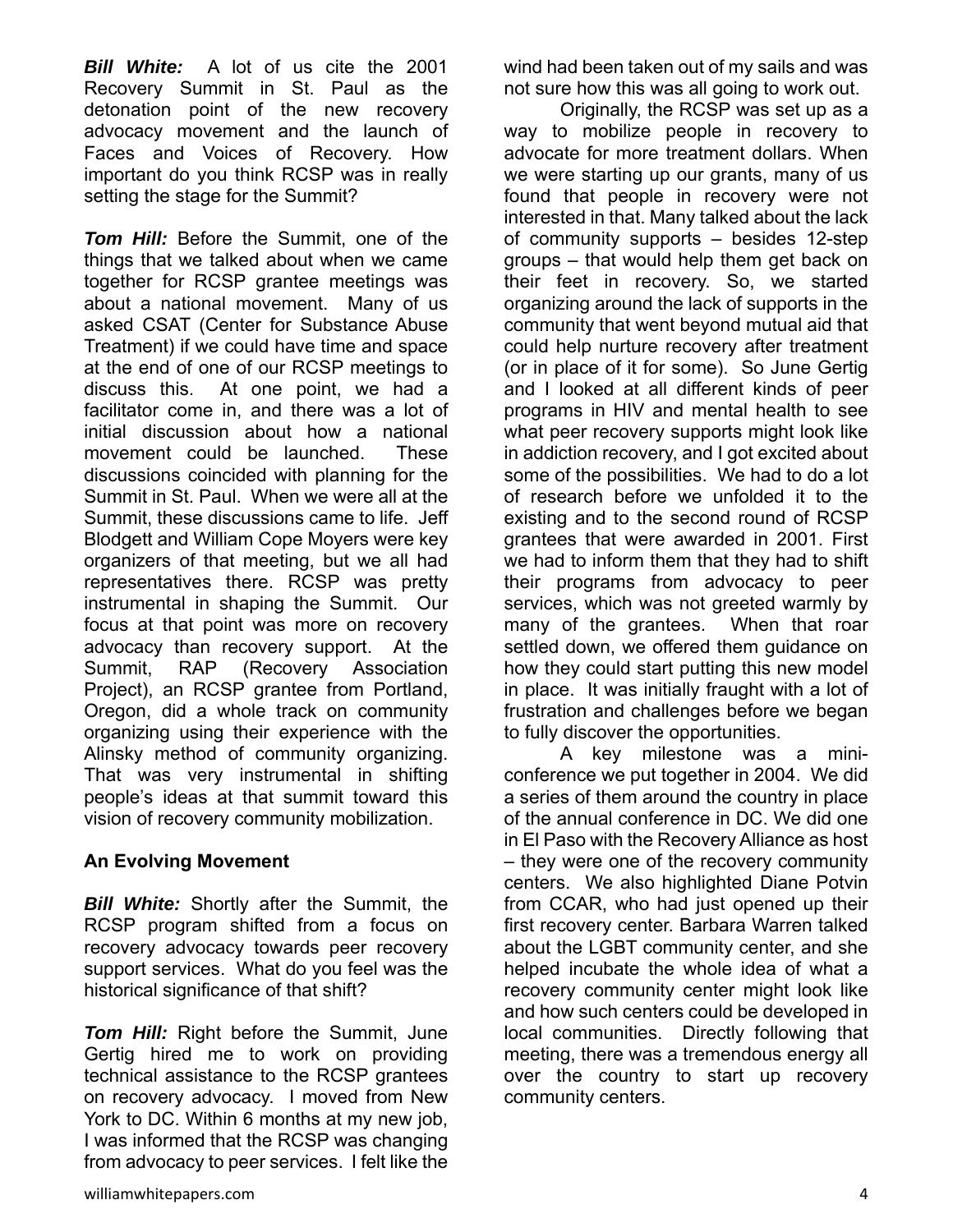*Bill White:* One of the distinctive features of the recovery advocacy movement during these early years was the commitment to the value of inclusiveness. How well do you feel we've done since then as a movement in reaching that vision of inclusiveness?

*Tom Hill:* I would connect this back to what we were talking about earlier. A lot of those early discussions around peer services were about what we meant by peer and peerness, and those discussions began to resonate with people. First of all, nobody wanted to make a shift. They were all geared up to be advocates and then they were told that, in order to keep their money, they had to sort of shift to peer support services. But community service was always part of our vision, and we were challenged to translate this in new ways. As we did this, we faced the issue of how to maintain this value of peerness, authenticity of voice, and the lived experience of recovery in the service setting. And we reached early consensus that part of that peerness involved the need for diversity and inclusion.

 We faced many questions: How do you do culturally specific peer services? How do you do things that invite a diverse array of experiences and cultures and lives into a program? I actually think we've done pretty well with this. Since 1998, we have become a much more culturally diversified movement. We still have a long way to go, and I think we need to consciously have this discussion all the time, but we have come a long way in learning the value of being accepting and inviting to all different kinds of recovery and cultural experiences.

 Another area of growth has been the inclusion of people and communities of medication-assisted recovery. That is an ever-evolving dialogue, but I think there is a greater understanding, especially around methadone, that it is not equal to drug use. There is still room for enlightenment in many minds, but change is beginning to take hold. One thing I always try to remember is to take my role as an ally seriously. There will always be marginalized members and groups in any community, and they deserve to be included and to have others stick up for

them. If I am in a more privileged position, it is my responsibility to hold the door open for others and to help them up the rungs of the ladder.

### **On Servant Leadership**

*Bill White:* Tom, I think one of the many contributions you have made to the recovery advocacy movement is the work you have done promoting servant leadership principles. Could you highlight a few of those principles for our readers?

**Tom Hill:** There are two tracks of servant leadership. One is Greenleaf track about how such leadership happens in organizations and corporations. The other is a more spiritual and even Judeo-Christian track that talks about servant leadership in churches. Even though I don't identify as Christian, I attended a leadership school in Washington, DC at a Christian, very "churchy" institution. Their basis for servant leadership was that Jesus was the champion of the underdog, those who were neglected, scorned, and broken, and this brokenness allows us to open up in new ways and heal through helping others. Surrendering to brokenness can be the greatest act of strength. Sounds familiar, right? So, I've drawn from that the idea of the wounded healer that Henry Nouwen and Parker Palmer have written about. I just kept taking these ideas back to my recovery experience and applying them to the extension of service work within the recovery advocacy movement. We become transformed through our acts of service.

 The central idea is that we heal ourselves by helping others to heal, and that is related so directly to the fact that we recover together. It's through my sense of brokenness in addiction and my journey to recovery that I'm able to fully show up and help others who are going through these same experiences. By doing that, by extending myself through service, I get healed in the process. It's a mutual exchange of healing and helping. That's one of the core principles of servant leadership, and it is a style of leadership that requires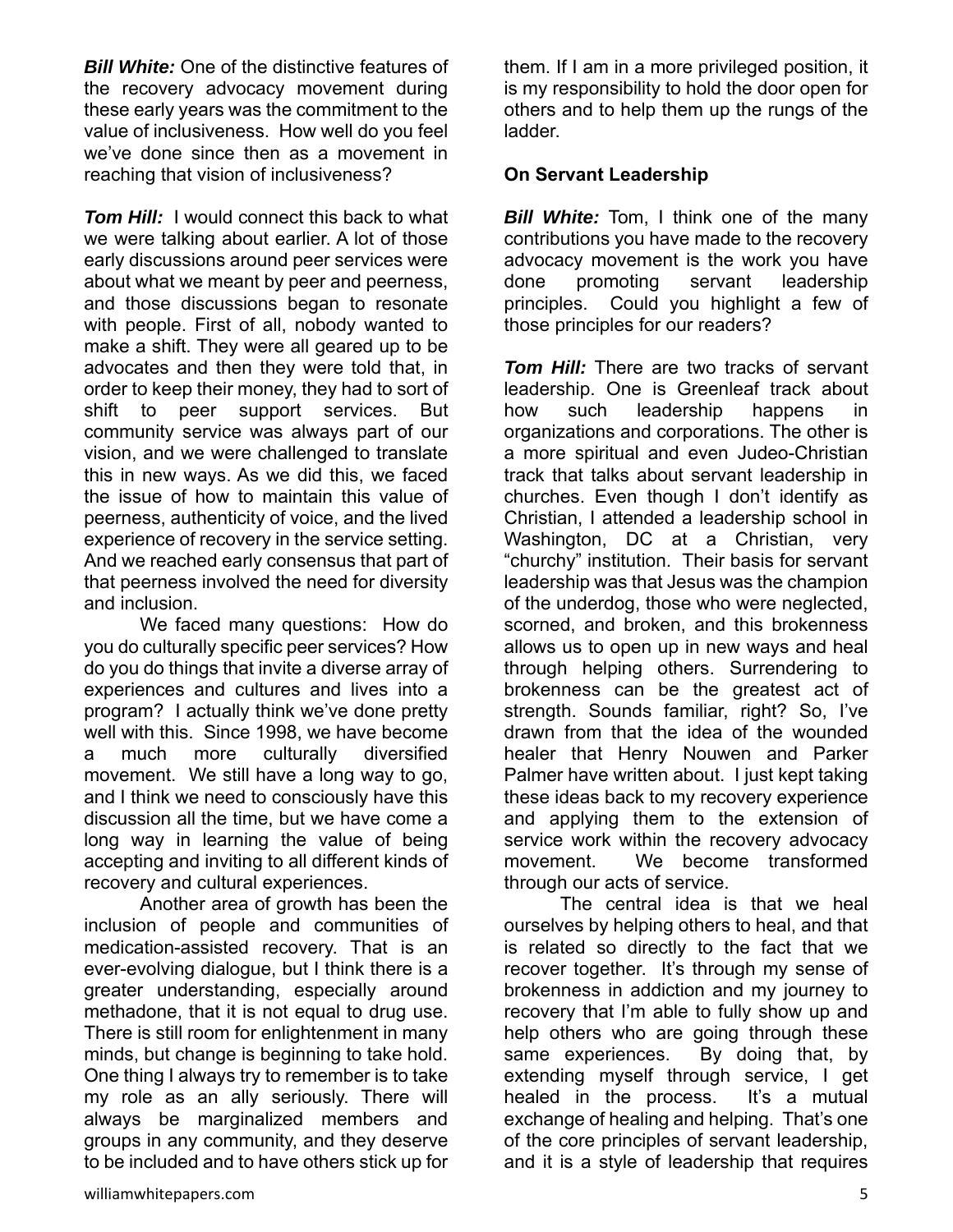foresight, reflection, minimization of ego, and community-building. You need all these essential ingredients that really do elevate principles over personalities. This is a different kind of leadership that is normally practiced in our culture and requires a degree of self-reflection and honesty.

*Bill White:* This is the 10-year anniversary of the St. Paul Recovery Summit. I'd be very interested in your critique of the progress you've seen in this past 10 years.

*Tom Hill:* I'm so proud of what we've accomplished in 10 years, and I'm actually amazed by it all. We've done a lot of movement-building and institution-building, and all that takes time and resources. I can get a little bit impatient. I cut my teeth on AIDS activism at a time this was a life or death matter. We have accomplished a lot in the recovery advocacy movement, but I don't think we have that sense of urgency.

 I've had conversations with lots of people to figure out how we can really convey that addiction is something that kills and to bring that forward in a way that gives our movement a greater sense of urgency and gives communities a sense of what is at stake and the hope that comes with recovery.

 You and I were in Philadelphia last September and witnessed more than 10,000 people turn out, and seeing all those people in recovery brought tears to our eyes. At the same time, many of the participants were still obviously in treatment, and I wondered why we were not seeing greater numbers of folks in long-term recovery. I remember thinking, "Where are the folks with 2 years, 5 years, 20 years, or 30 years?" We still haven't created a threshold of reaching a larger proportion of those people to come and join us. I think that remains a challenge for us. Many people in recovery still accept or minimize the stigma and invisibility that keeps recovery a societal secret. Getting large numbers of people in long-term recovery to "cross the line" remains a challenge. This will happen more and more, but maybe more slowly than we'd like.

*Bill White:* I've been thinking about another group as well – families who have lost a loved one to addiction. We have done much to celebrate recovery, but we haven't created a niche in the movement to genuinely mourn the people we've lost and to honor and invite the stories of families who've lost someone.

**Tom Hill:** Absolutely. They just become invisible and isolated. In the next phase of the movement, we must find a way to acknowledge those individuals and create roles for their family members. Again, lessons from the HIV/AIDS movement. Helping family members, colleagues, and communities to acknowledge and mourn the multitudes of vital lives lost to addiction.

**Bill White:** What other challenges and opportunities do you see facing the future of the recovery advocacy movement?

**Tom Hill:** Health reform is going to certainly provide some opportunities, but as you know, with every opportunity comes 12 challenges [laughing]. The coming reforms will shift the role of treatment and recovery support services, and they will both be a greater part of the larger health care conversation because of parity. I think there are opportunities within the integration of mental health and primary care, but there are lots of challenges related to that as well. The questions will be: How do we hold our ground as distinct communities while acknowledging what we share with other healing communities? How do we maintain our autonomy and integrity while becoming more integrated into the larger health care system? Addiction recovery communities have a unique culture that I would hate to see get lost in attempts toward integration. Also, it is important that the concept of recovery does not become so generic that our folks cannot identify with it or see themselves in it.

 In other areas, there seems to be a renewed vigor in demonizing folks with addiction. Lots of bad policy is currently on the books that targets poor people to be drug tested in order to receive public assistance. Things like this present issues for the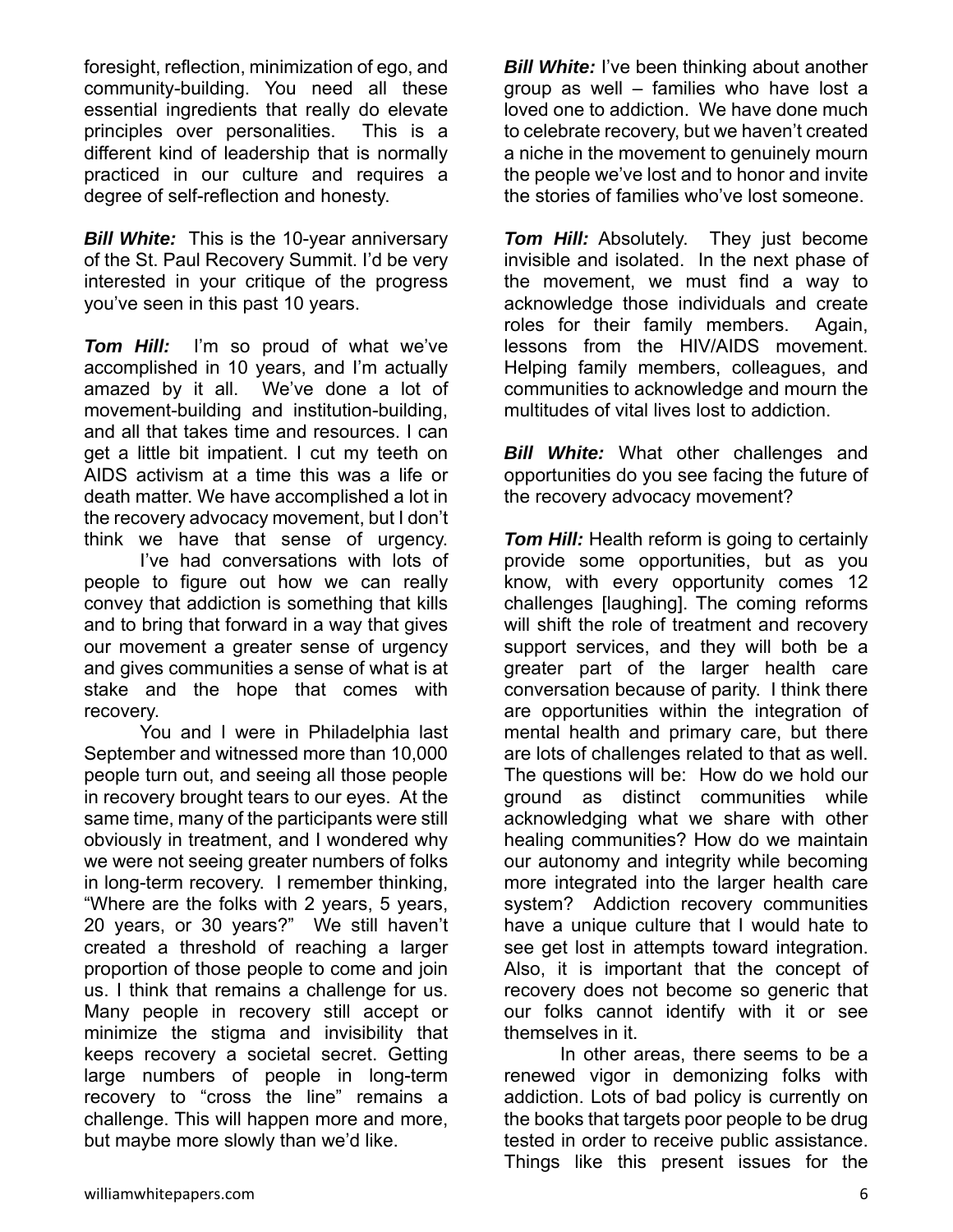organized recovery community to mobilize and advocate. Punishing poor people who may or may not be using substances is directly connected to all of us with addiction and recovery histories.

*Bill White:* One of the challenges that we have discussed in the past is the issue of leadership development within the recovery advocacy movement. What do we need to be doing to cultivate future leaders?

**Tom Hill:** I think a couple things. First, we need to recognize a youth recovery movement that is starting to get traction that will likely experience significant growth in the next few years. From the beginning, I've wondered, "Where are the young people in recovery? Why aren't we bringing up young leaders?" It's great to now see the emergence of such leaders and there are going to be great leadership opportunities in the coming years. The second thing is to develop the leaders we now have in place. We had an executive director leadership academy last month in Detroit that was an outgrowth of Faces and Voices of Recovery having helped create ARCO, the Association of Recovery Community Organizations. That was a wonderful opportunity to bring people together for leadership development. My hope would be to have this leadership academy evolve into a larger annual conference where people can come together to exchange ideas, enhance their skills, and offer each other support for this work.

 An area that is always a concern, especially in recovery community leadership, is self-care. We don't always practice what we tell others. There is always going to be too much work that needs to be done and not enough folks to shoulder the work. After a day of heavy lifting, we need to have something in place to replenish the well. Another important lesson I have learned is that doing recovery advocacy work has to be separate from my personal recovery work. I cannot rationalize that it's all recovery work, so it's okay if I skip a meeting or cut back on meditation time. We see leaders fall all the time in general society,

and we need to safeguard against that, especially in our community.

### **On the Dangers of Professionalization and Commercialization**

*Bill White:* There are concerns in all social movements about the dangers of professionalization and commercialization. How do you see these forces at play in the recovery advocacy movement?

*Tom Hill:* Oh, that's a good one. As in the AIDS movement, we are providing needed services that no one else was providing and still trying to maintain our advocacy missions. I think that is a very delicate balance, and this balance can be compromised by these forces that you note. One of the things that we are trying to hold ground on is keeping those services as peeroriented as possible and not following the path toward paraprofessional or professional status as has happened in the mental health and other fields. No judgment on that, but we see lots of dangers in people going from a focus on personal and community experience to paraprofessional roles and then to inevitable efforts to professionalize these roles. We don't want to repeat that again, but at the same time, health reform will bring opportunities and pressures for peer navigators and that could take those peers out of the community context and into a more formal systems context. I have no answers to this dilemma, but my eyes are wide open and watchful of what will be unfolding. And I think we will have to find a way to develop community control – for lack of a better word – on what we do through these roles. That's part of why Faces and Voices of Recovery took the accreditation route for peer services. We wanted to make sure we retain the peerness within these roles while maintaining a level of quality and accountability in services. But the bottom line is that peer services will be effective only inasmuch as they are fully grounded in the recovery community.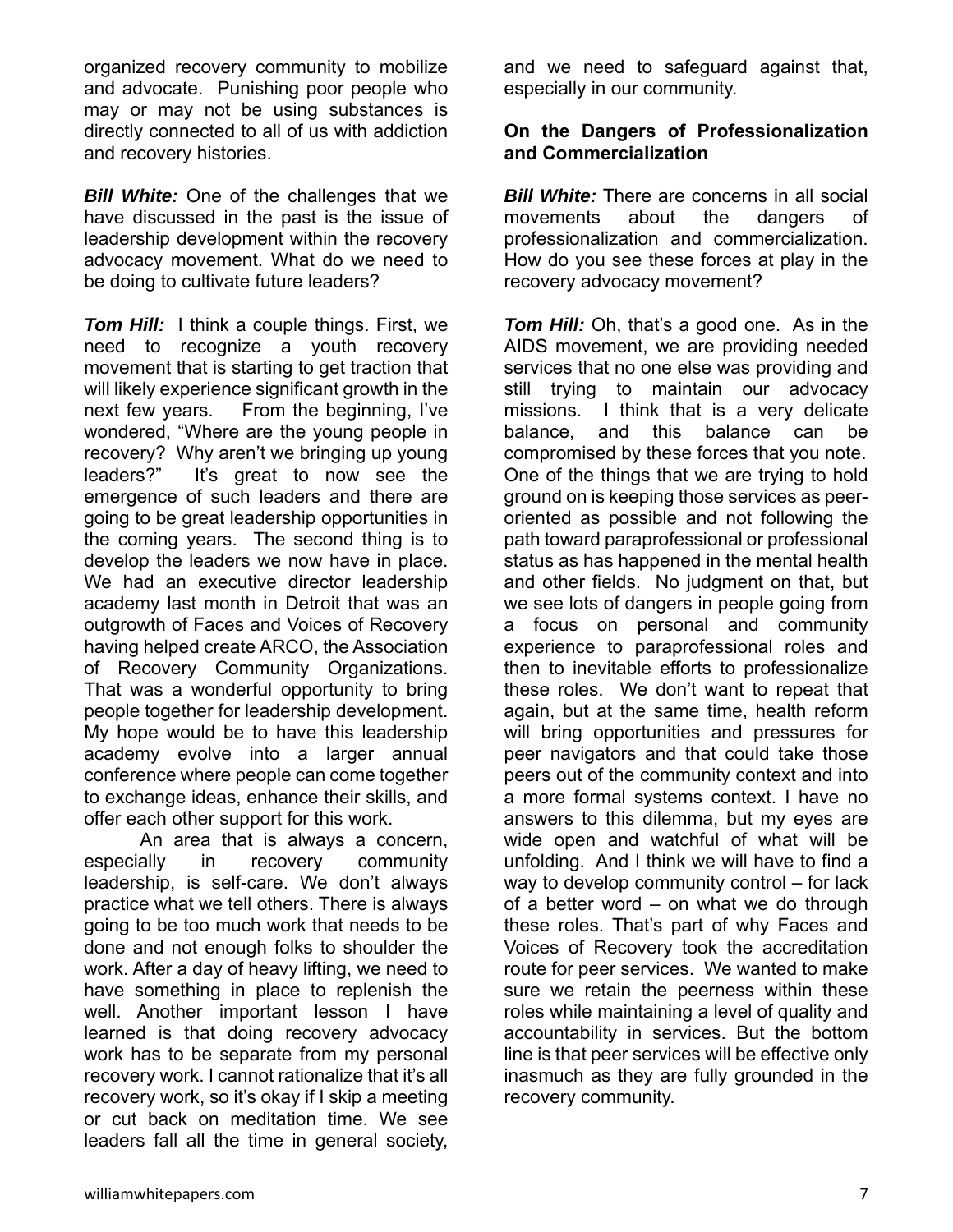## **Consultation Reflections**

*Bill White:* You have provided technical assistance to new grassroots recovery support projects around the country. Are there lessons or reflections you could share that you have drawn from these experiences?

**Tom Hill:** It's really interesting because within the RCSP, there was always a split between grantees that were facilitating organizations that had a peer recovery project and others that were recovery community organizations. The RCOs were very grassroots – often mom and pop kitchen table start-ups with a lot of passion and a lot of recovery-based experience. Technical assistance for them involved affirming what people already knew and then giving new tools, templates, and instruction on how to increase their organizational effectiveness. There's a tremendous joy in doing that, in going into a community and figuring out what people are doing and then sort of helping them elevate their work. They oftentimes don't have the business practices and infrastructure to run a federal grant, and that can be challenging.

 And then there is the work with facilitating organizations, service organizations that don't necessarily start from a peer perspective. The challenge there is working with the folks in recovery to establish a recovery culture within a larger organization that's not historically recoveryoriented. And there's a tremendous joy in that work as well. When you can help administrative folks understand a new recovery paradigm, maybe one they have never thought of before, there is always that moment of excitement where the possibilities seem endless. Then there are the folks who don't get it, don't want to get it, and probably never will get it. Then you stumble on a volunteer who is a complete diamond in the rough, with such passion and a desire to learn. Those are the folks who are so much fun to work with because you can see the fire in their bellies as they sprout and grow as nascent leaders before your eyes. I

have been blessed with countless opportunities like this.

 I always come back to the foundational belief that community members already know how to do much of this recovery support work if they are given the right tools and assistance to channel those natural resources.

#### **Trends in Recovery Support Services**

*Bill White:* What do you see as some of the more important trends in the design and delivery of peer services? What is the best organizational setting for such services: a grassroots RCO, a faith-based organization, an addiction treatment center?

**Tom Hill:** We're asking that question a lot now because of our involvement in countless discussions about health care reform. There will likely be new settings in which peers will be working. When peers work out of a recovery community center on Main Street, recovery values and connections to the recovery community tend to remain intact. Peer services can work in a wide variety of settings, but it will be important to establish and maintain those same values and connections when they are delivered in treatment centers, prisons and jails, AIDS organizations, or in community colleges.

 Peers can work in any context and setting, but certain safeguards must be in place to assure that their work is respected and valued. I'm always concerned about how vulnerable the peer is in other settings where they don't have the community to support them. So how do you make such support portable in a way that peers can assert themselves safely in environments where they have little ownership? I think the design of peer services has to be considered very carefully in such settings. I think supervision is the key to all of this – supervision that is not just monitoring but support as well. There is a trend towards mandating clinical supervisors for peers. I'm afraid that this is a huge mistake, and we are countering this by asserting that a supervisor should be qualified and experienced to supervise peers. It is important to be